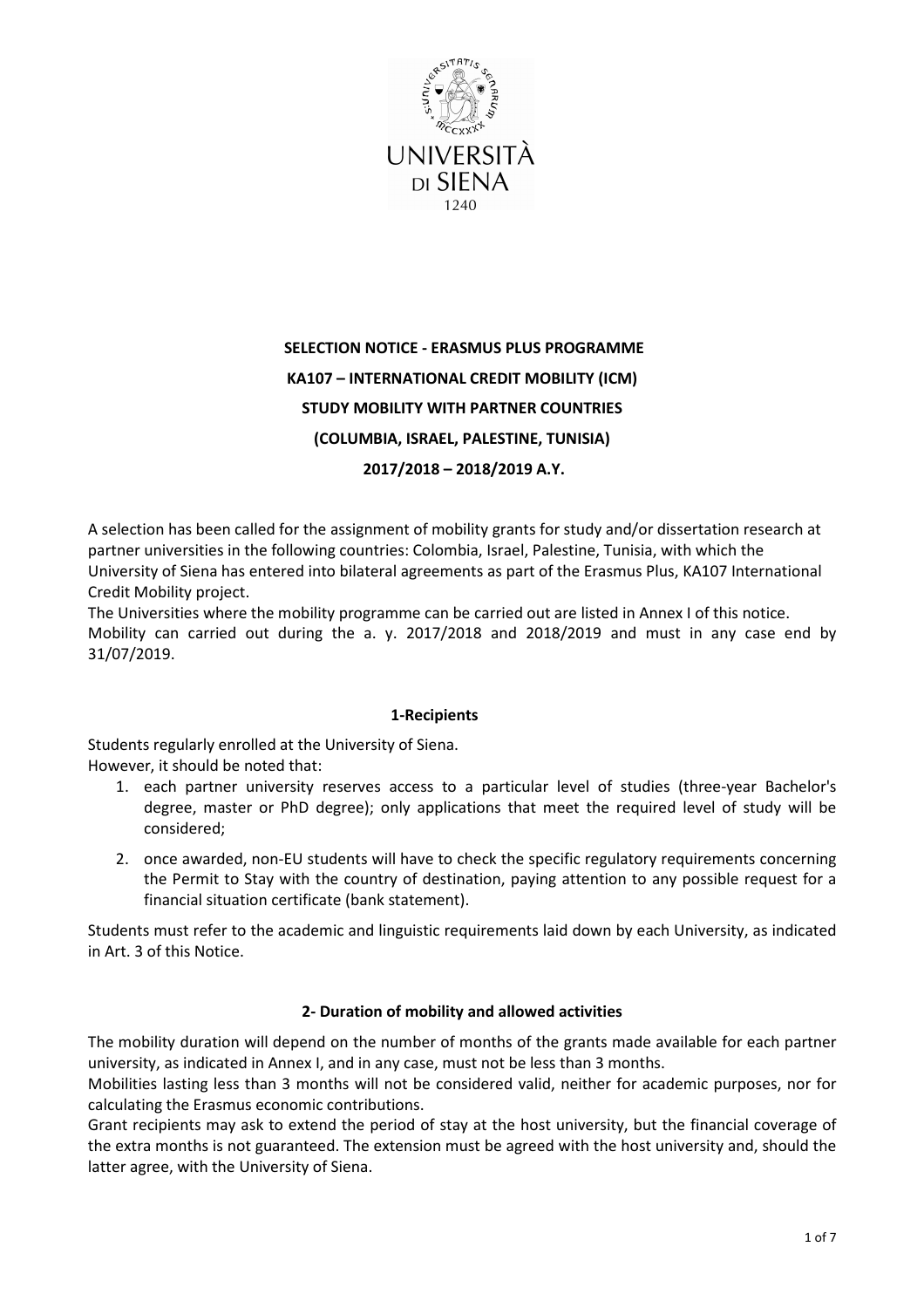

Requests will be examined by the ICM Commission for Evaluating Applications, as per Art. 5.

A special extension request form will be published on the Unisi Erasmus KA107 mobility web pages: http://usienaicm.wp.unisi.it/

The activities allowed during the study period abroad are:

- course attendance;
- sitting exams:
- preparing dissertations;

Students who have already benefited from an Erasmus + Study or an Erasmus + Traineeship scholarship must take into account, before submitting their applications, that it is not possible to complete more than 12 total months of Erasmus mobility during the same cycle of studies (three-year Bachelor's degree, master and PhD degrees) or than 24 total months for single cycle degree programmes. Therefore, the months spent abroad in Erasmus during the previous years must be counted and these must be subtracted from the total number of months available for the course of study in which they are enrolled.

## **3-Host Universities**

Students who intend to apply for the selection may choose two destinations from the partner universities listed in Annex I of this notice, where the list, the website and the relevant academic requirements are published, namely:

#### *- the subject area which the mobility programme refers to:*

The discipline covered by the mobility for all the Universities involved in the programme is the one indicated in the table.

Any mobility requests for different subject areas will be examined by the ICM Commission as per Art. 5 and will in any case be subordinated to acceptance by the partner university. In this respect, before requesting mobility for a subject area other than the one indicated, we recommend checking the academic offer, the available courses and the required language level on the host university website.

Priority will in any case be given to students whose study plan abroad is relevant to the subject area indicated.

#### *- study cycle for which the grant is reserved:*

The mobility programmes allowed are only those which involve the study cycle shown in the table for each partner university.

#### *- level of linguistic knowledge and/or international language certification required:*

The language level indicated by each partner university and listed in the table is a necessary requirement for the applicant, who is also required to check the University website where he/she intends to apply before submitting his/her application; in this respect, we recommend paying particular attention that the courses you intend to follow are actually carried out in a known language (not all the educational offer is carried out in English, for example).

#### **4 - Submission of applications**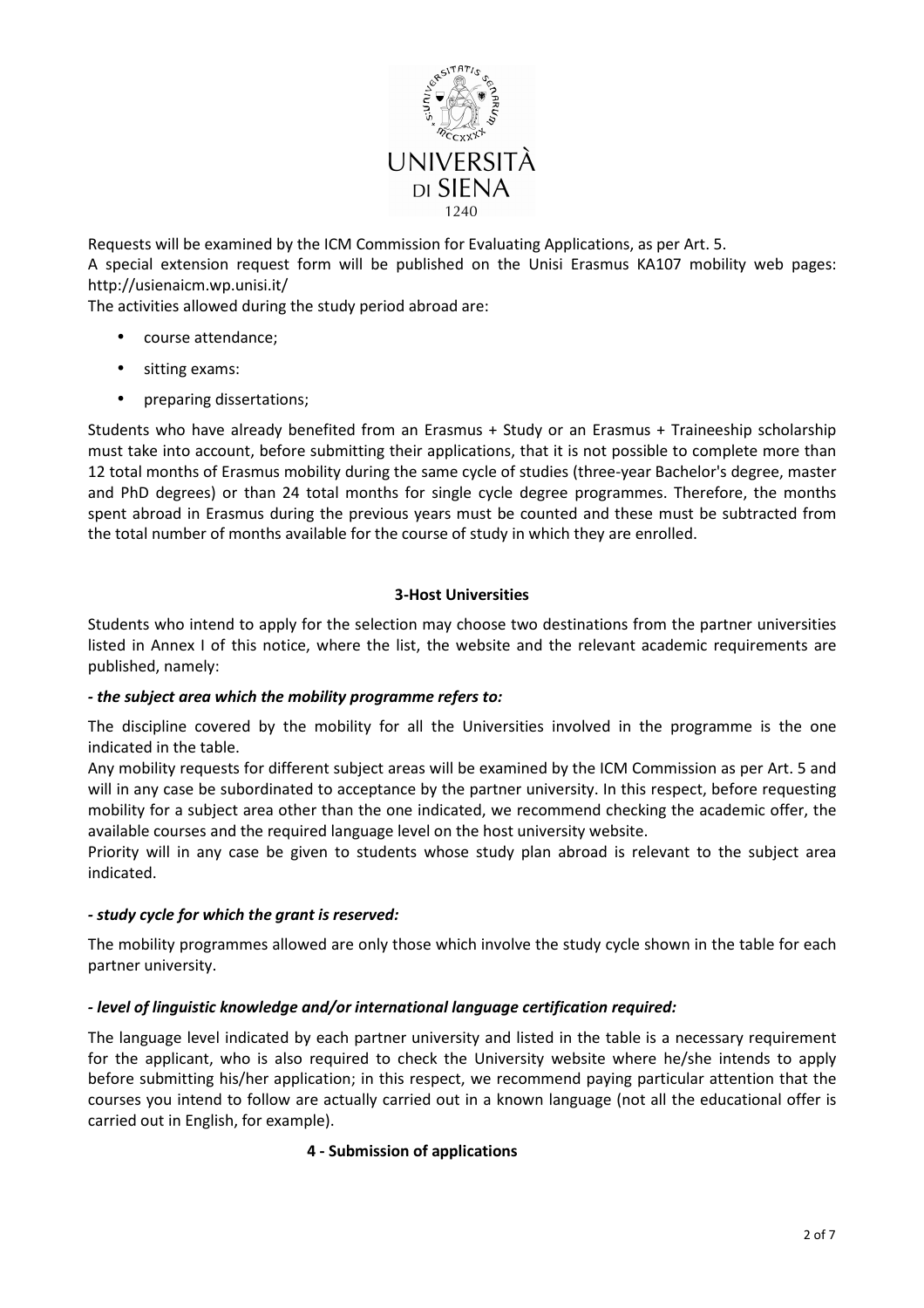

Before submitting a formal application, the student will need to contact the Academic Exchange Coordinator for the selected Universities.

a) application form: the information required in the form must be provided accurately and comprehensively; examinations to be held abroad, if applicable, must be indicated taking into account the educational offer of the selected partner universities.

b) self-certification of the examinations passed with the weighted average as resulting from the on-line secretarial service;

## **and**, where available:

c) self-certification of language skills, if obtained in a previous and recent study course at the University of Siena;

d) a copy of the language knowledge certificate of the host country or of the English language which unequivocally shows the level (from B1 to C2) obtained within the previous 2 years.

Please note that, as indicated in art. 3 of this notice of selection, you will be able to express two preferences (Universities) to which you wish to apply for your mobility programme.

Applicant students must be enrolled in a course of study consistent with the academic subject involved in each mobility exchange. Still in accordance with art. 3 of this notice of selection: "Any mobility requests for different subject areas will be examined by the ICM Commission as per Art. 5 and will in any case be subordinated to acceptance by the foreign University. In this respect, before requesting mobility for a subject area other than the one indicated, we recommend checking the academic offer, the available courses and the required language level on the host university website.

Priority will in any case be given to students whose study plan abroad is relevant to the subject area indicated".

Applications must be submitted in accordance with the following deadline for submission of applications:

**20 January 2018**; **15 March 2018; 2 May 2018; 10 July 2018; 2 October 2018; 21 January 2019;** 

The applications will be examined and the grants will be awarded until the financial contributions are exhausted.

The application must be sent by email before 23.59 of the expiry dates set above to the address: icm@unisi.it.

#### **5- Evaluation of applications**

Evaluations of the applications will be made by the ICM Commission, constituted with the General Director's Decree DDG 1216 prot.n. 134146 del 23/11/17.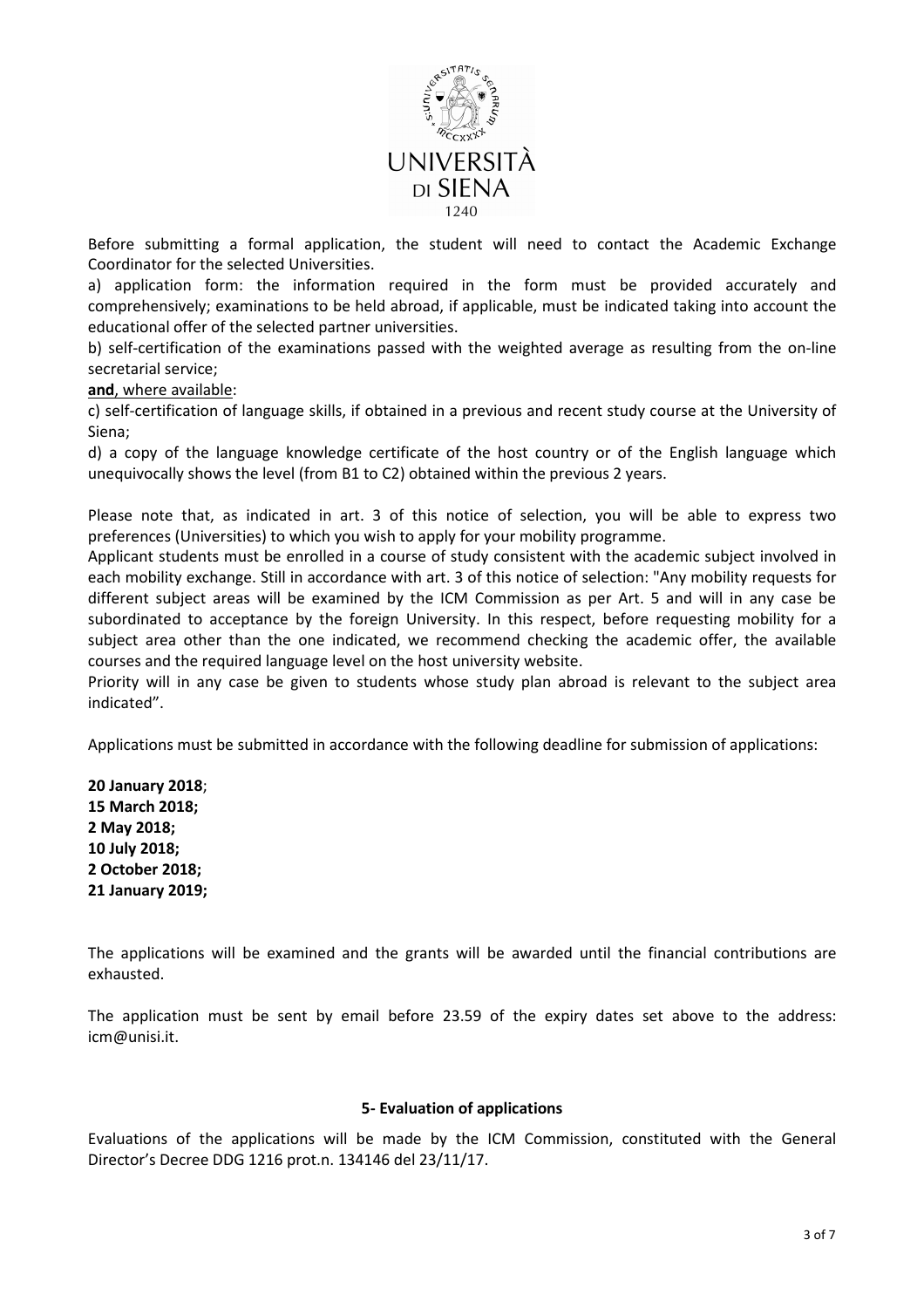

Immediately after each expiry date, the day and time when the Commission will meet for evaluating the applications and in order to proceed with an interview with the candidates, who will be summoned by email (icm@unisi.it), will be announced.

Applicants who fail to attend the interview will be excluded from the selection; any serious grounds (illness or serious personal reasons) that justify the impossibility of attending the interviews must be duly notified and a possible second convocation will be unequivocally decided by the ICM Commission.

Applications will be screened taking into account the following elements:

- 1- academic merit:
- 2- consistency of the study plan abroad and applicant's motivation;
- 3- linguistic knowledge.

The interview with the Commission members will aim to examine and study in detail the information provided by the student in the application.

#### **6- Selected applicants**

The list of applicants selected for each destination, approved by the General Director's Decree, will be published on the website pages of the International Relations Division - ICM project: http://usienaicm.wp.unisi.it/

**The publication of the aforementioned list must be considered as a notification in all respects and no other communication will be provided to the applicants.** 

The names of the selected applicants will be transmitted to the host university, which will give final confirmation of their acceptance and will send an email to the student to indicate all the procedures for applying at the Institute.

The student selected and nominated at the partner university is required to submit all the documentation requested by the host university during the application process, in compliance with the times and manner communicated.

During the application process, the host university will verify that the student possesses all the necessary academic and linguistic requirements as specified in paragraph 3 of this notice. At this point, the university may also ask for specific certificates (academic certificate, learning agreement, language certification) to be forwarded. Should the enrolment process be successful, the student will be officially accepted as an "exchange student" within the Erasmus-ICM mobility programme.

The host university has the right to not accept those who do not meet the necessary requirements or who do not comply with producing all the necessary forms.

#### **7- Obligations to be fulfilled by the recipient students**

The student receiving the grant must submit, at least 45 days before the scheduled departure, the **Financial Agreement** to the office's international desk, in duplicate, duly signed and filled out. The office will forward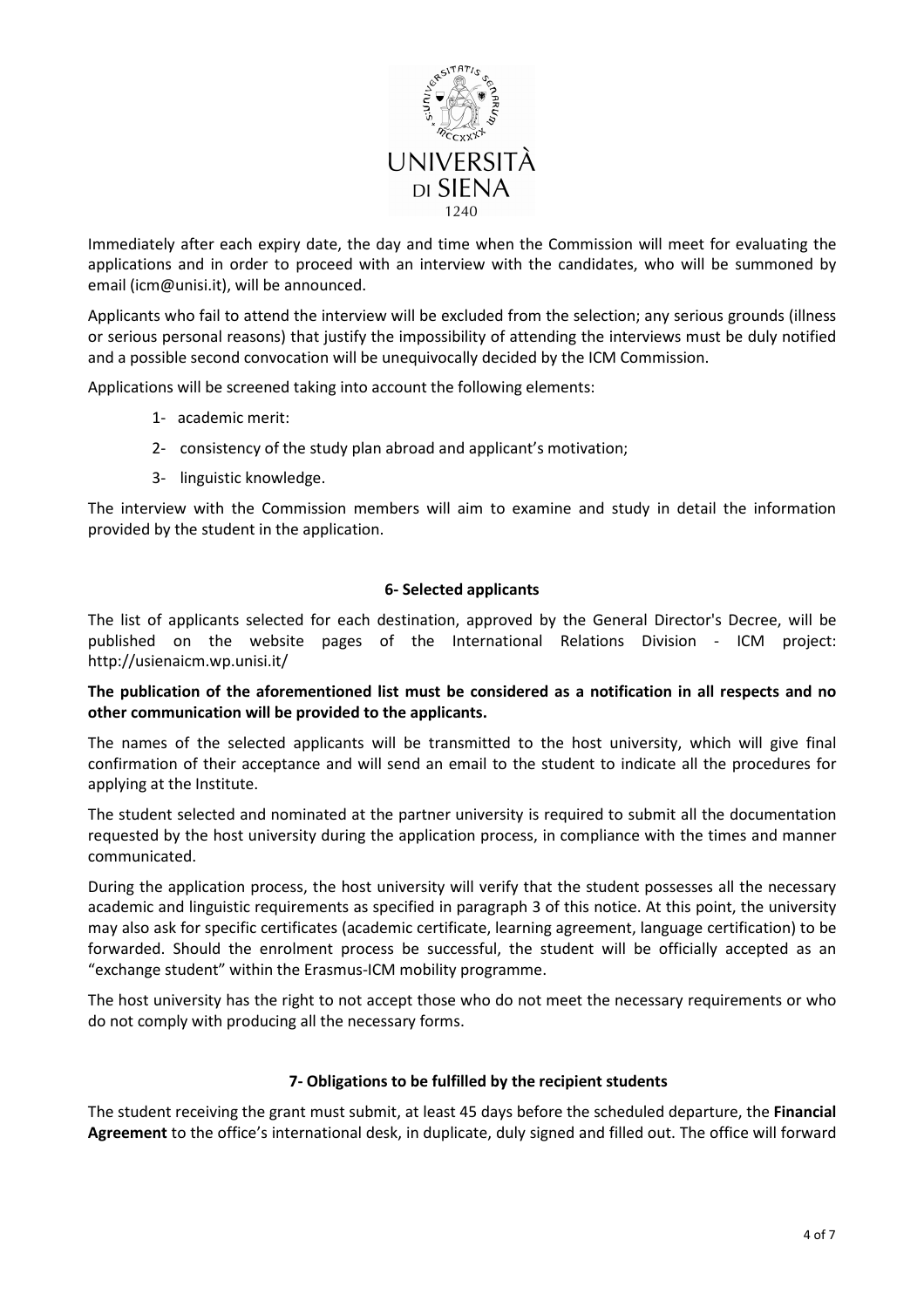

it to be signed by the legal representative. Delivering the financial agreement is necessary to activate the grant payment procedures (see Article 9).

Immediately after the actual start of the mobility programme, students must send the "Erasmus Certificate" with the mobility start date to the International Mobility Planning and Management Office: icm@unisi.it.

Failure to send the certificate with the start date will result in the withdrawal of the already paid grant advance payment.

Within 10 days of returning from the study period, the students must send by e-mail to icm@unisi.it the final documentation, consisting of the following two separate files (PDF format):

- Original Erasmus Certificate with the mobility start and end dates;

- Copy of the Learning Agreement, completed in all sections and duly signed.

The student is also required to draw up, as soon as he/she receives the email from the European mobility management system (sender: replies-will-be-discarded@ec.europa.eu), the final narrative report (EU survey); writing this is compulsory and necessary in order to receive the balance of the mobility contribution (see Article 9).

Selected students who wish to forego the grant must promptly inform the International Mobility Planning and Management Office by delivering or sending an email of the relevant online form which may downloaded from the Erasmus ICM mobility pages: http://usienaicm.wp.unisi.it/ and must promptly notify the host university.

# **8 - Recognition of the academic activities carried out during mobility**

#### Before leaving :

1) Before leaving, the student must complete the Learning Agreement (LA), sign and submit it to the Ufficio Studenti e Didattica (USD - Student and Education Office) of his/her Department in good time for approval by the Comitato per la didattica (CD) (Teaching Committee), i.e. approximately 1 month before departure (2 months if the departure is scheduled for September);

- should the host university require the L.A. for the Erasmus registration (application) process with an expiry date prior to the date of the Committee meeting, the President of the TC will sign the L.A. and this will then be endorsed by the Teaching Committee. The student will collect a copy to send to the host university.

– should even obtaining the TC President's signature not be possible, the student will take the L.A. to the International Relations Division to be signed by the Institutional Erasmus Coordinator. The student will collect a copy to send to the host university, while the original will be sent by the Division to the competent USD.

2) Once the L.A. has been approved, the TC President signs the "Sending institution – Responsible person's signature" box and the USD fills out the appropriate box for internal use;

3) Before leaving, the student must COMPULSORILY collect the original L.A. and take it to the host university for signature. A copy must remain at the USD.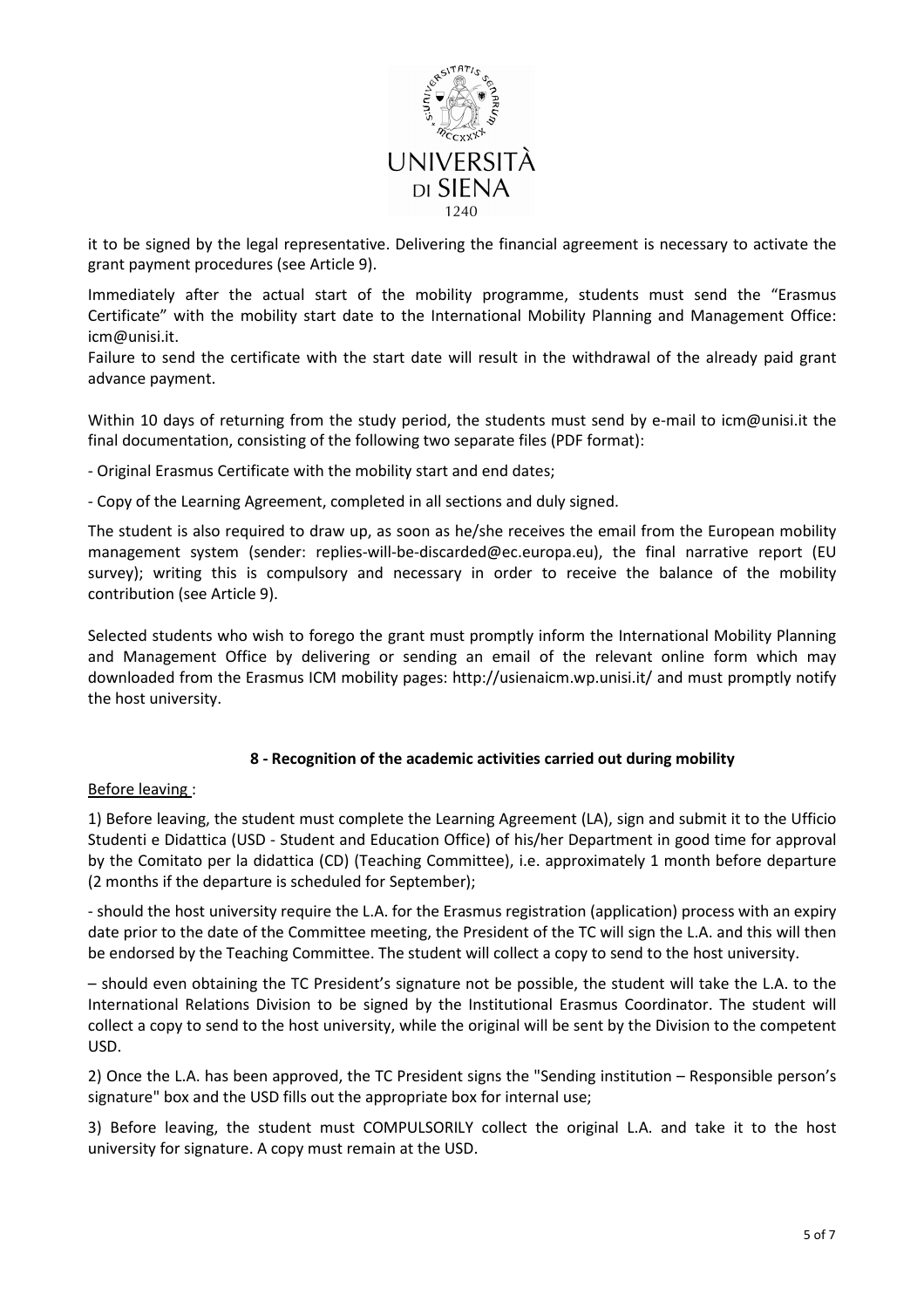

## During Mobility:

Should the student need to make any change to the L.A., he/she must fill in the - During the mobility section, have it signed by the host university first and then send it by e-mail to the USD (within 2 months from the start of the mobility) which will then pass it on to the TC. Upon approval of the variations by the TC, the USD will complete the part for which it is responsible and send the document back to the student by e-mail.

## On returning

The student will deliver to the International Relations Division:

- the Erasmus Certificate with the mobility start and end dates, stamped and signed by the host University

- a copy of the L.A. (the original must be delivered to the relevant Ufficio Studenti e Didattica - Student and Educational Office);

- a copy of the Transcript of records, in which the host university attests the exams passed during mobility (the original must be delivered to the Ufficio Studenti e Didattica - Student and Educational Office competent for the recognition process).

## **9 - Financial Contributions**

The Erasmus mobility referred to in this notice provides participants with a European contribution, structured as follows:

- European contribution of 650 € per month;

- European travel contribution of total 360 euros;

- an additional ministerial contribution of 200 euros in support of the International Credit Mobility project; the contribution may also be used by grant recipients to cover any visa and supplementary health insurance costs.

The total amount of the contribution will be disbursed as follows:

- a 70% pre-financing within 30 days of signing the Financial Agreement (see Article 7).

- the 30% balance will be paid on return after the mandatory delivery of the required documentation and the online submission of the narrative report (EU survey) (see Article 7). The online submission of the Narrative Report by the student is considered as the request for payment of the balance of the due contribution.

Failure to send the EU Survey within 10 days of receiving it by mail, may result in this University's claim for repayment of the total amount of the grant paid.

Should the stay be cancelled or terminated before the 3 months, the grant recipient will be required to repay the contribution to the mobility he/she may have received; such a refund is a condition for renewing the enrolment application to the subsequent course year and for obtaining the academic qualification.

Grant holders will continue to benefit from any national study allowances or scholarships they are receiving. Students who have been awarded the **A.R.D.S.U.** (Regional Authority for the Right to Higher Education) scholarship for the academic year preceding the one in which the ICM Mobility will take place,